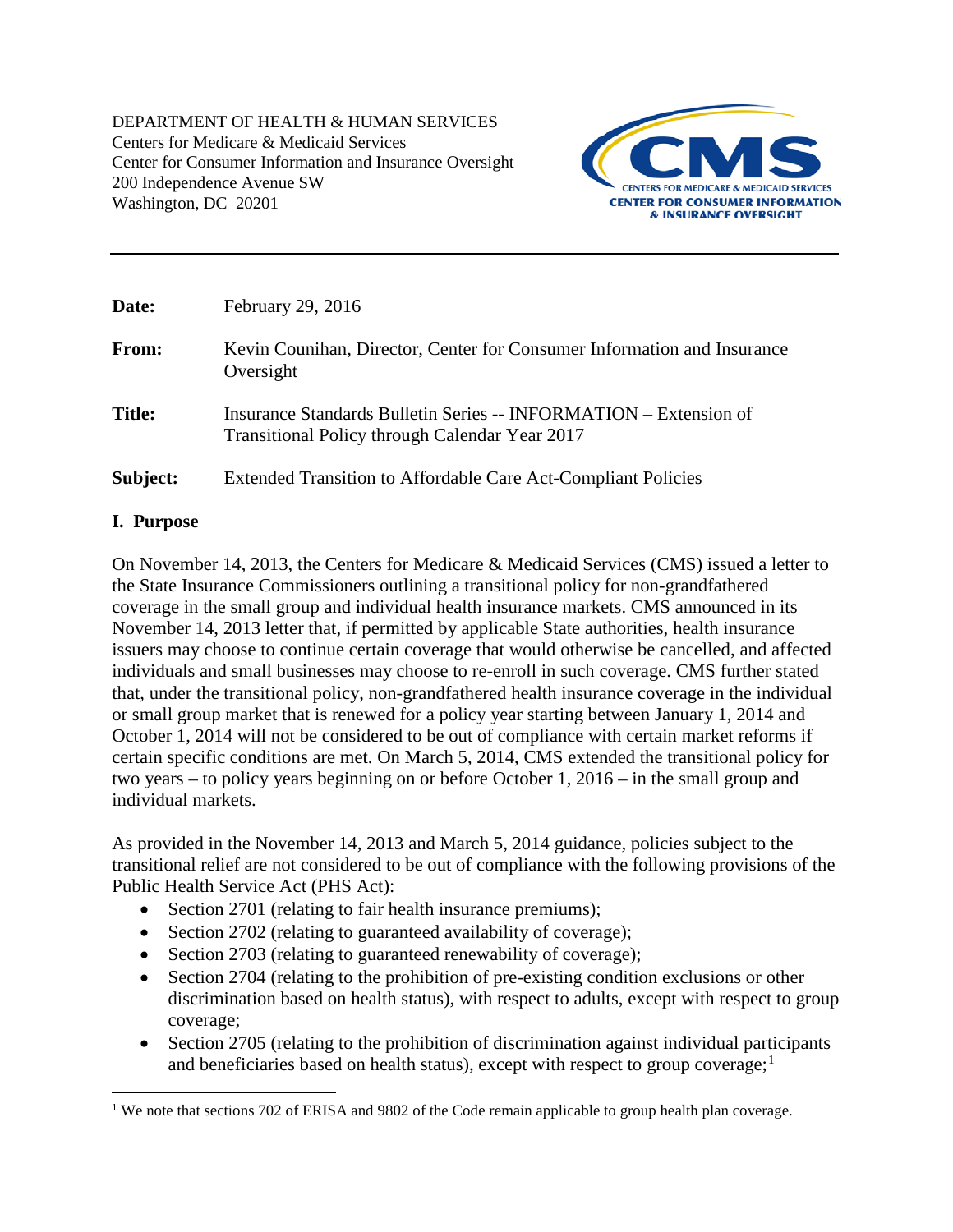- Section 2706 (relating to non-discrimination in health care);
- Section 2707 (relating to comprehensive health insurance coverage);
- Section 2709, as codified at 42 U.S.C. § 300gg-8 (relating to coverage for individuals participating in approved clinical trials);

Additionally, policies subject to the transitional relief are not considered to be out of compliance with section 1312(c) of the Affordable Care Act (relating to the single risk pool requirement). As a reminder, issuers can choose to adopt one or all of these provisions in their renewed policies.

CMS indicated in its March 5, 2014 guidance that it would consider the impact of the two-year extension of the transitional policy in assessing whether an additional one-year extension is appropriate.

# **II. Guidance**

We are committed to smoothly bringing all non-grandfathered coverage in the individual and small group markets into compliance with all applicable PHS Act sections, including those relating to single risk pools, no later than 2018. Therefore, we will extend our transitional policy to policy years beginning on or before October 1, 2017, provided that all policies end by December 31, 2017. Specifically, States may permit issuers that have renewed policies under the transitional policy continually since 2014 to renew such coverage for a policy year starting on or before October 1, 2017; however, any policies renewed under this transitional policy must not extend past December 31, 2017. We will work with issuers and States to implement this policy, including options such as allowing policy years that are shorter than 12 months or early renewals with a January 1, 2017 start date. This approach will facilitate smooth transitions from transitional coverage to Affordable Care Act-compliant coverage, which requires a calendar year policy year in the individual market.

States can elect to extend the transitional policy for shorter periods than outlined above (but may not extend it beyond these periods). <sup>[2](#page-1-0)</sup> Furthermore, States may choose to adopt the extended transitional policy in the following manner:

- For both the individual and the small group markets;
- For the individual market only; or
- For the small group market only.

Under the extended transitional policy, health insurance coverage in the individual or small group market that meets the criteria of the extended transitional policy and associated group health plans of small businesses, as applicable, will not be considered to be out of compliance with the market reforms as specified above. Health insurance issuers that renew coverage under this extended transitional policy, must, for each policy year, provide the relevant attached notice

<span id="page-1-0"></span><sup>&</sup>lt;sup>2</sup> Following enactment of the Protecting Affordable Coverage for Employees Act (Pub. L. 114-60), the transitional policy in the March 5, 2014 guidance for certain eligible large employers no longer applies. However, States that elect to expand the definition of small employer to 1-100 employees may, under State law authority, choose to provide transition relief to these employers, as appropriate.  $\overline{a}$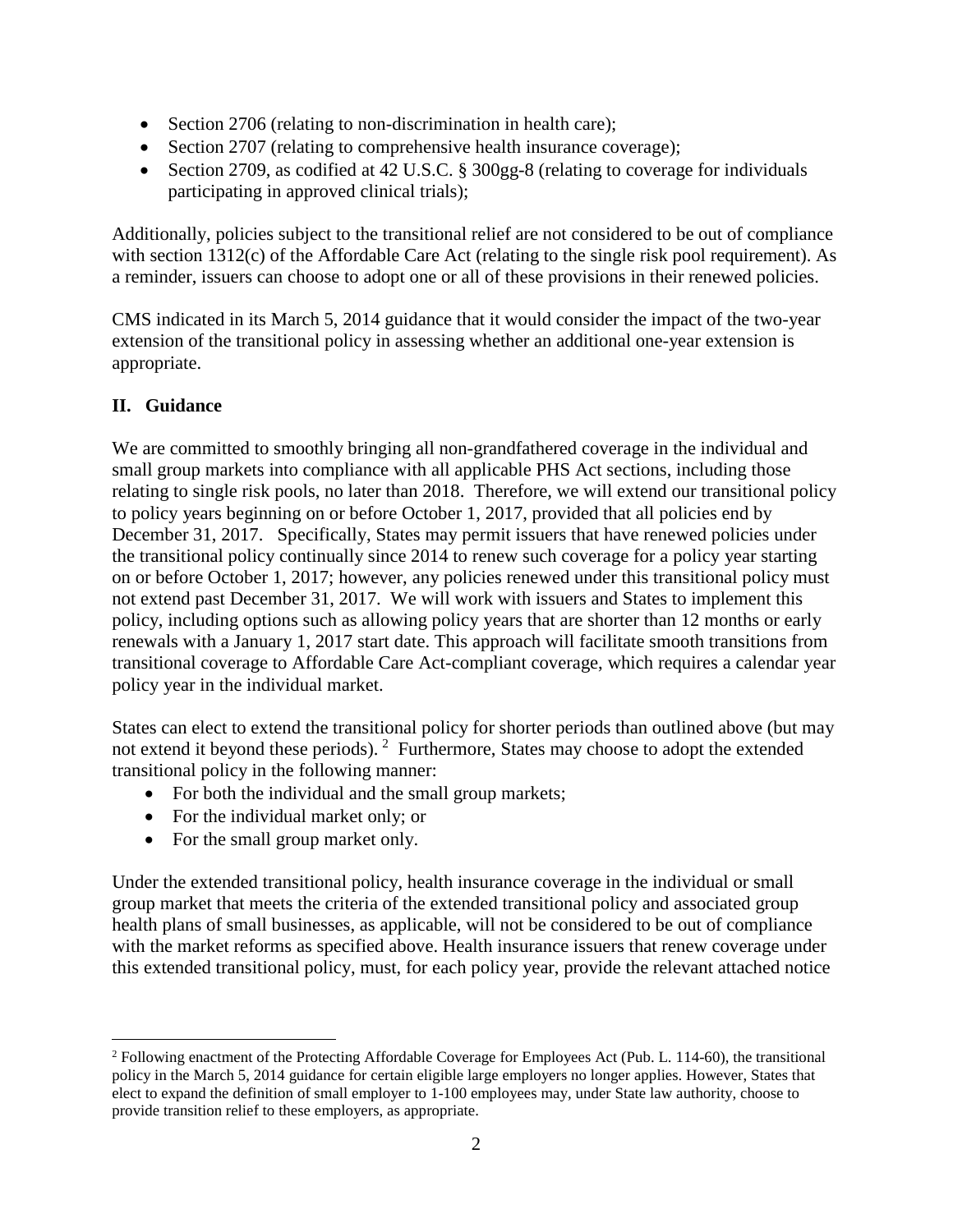to affected individuals and small businesses as specified in our November 14, 2013 and March 5,  $2014$  guidance.<sup>[3](#page-2-0)</sup>

All transitional policies that have rate increases subject to review under PHS Act section 2794 should use the rules and processes for submission to States and CMS that were in place prior to April 1, 2013, and updated April 1, 2015,<sup>[4](#page-2-1)</sup> to assure compliance with PHS Act section 2794 requirements.

# **III. Where to get more information**

If you have any questions regarding this guidance, please e-mail CCIIO at [marketreform@cms.hhs.gov.](mailto:marketreform@cms.hhs.gov)

<span id="page-2-0"></span><sup>&</sup>lt;sup>3</sup> Because these are required standard notices that cannot be modified, the Paperwork Reduction Act does not apply to these notices.  $\overline{a}$ 

<span id="page-2-1"></span><sup>4</sup> See CMS Rate Review Justification Instructions for Transitional Policies and Student Health Plans (April 1, 2015), available at [https://www.cms.gov/CCIIO/Resources/Forms-Reports-and-Other-Resources/Downloads/RRJ-](https://www.cms.gov/CCIIO/Resources/Forms-Reports-and-Other-Resources/Downloads/RRJ-Instructions-Manual-20150401-Final.pdf)[Instructions-Manual-20150401-Final.pdf.](https://www.cms.gov/CCIIO/Resources/Forms-Reports-and-Other-Resources/Downloads/RRJ-Instructions-Manual-20150401-Final.pdf)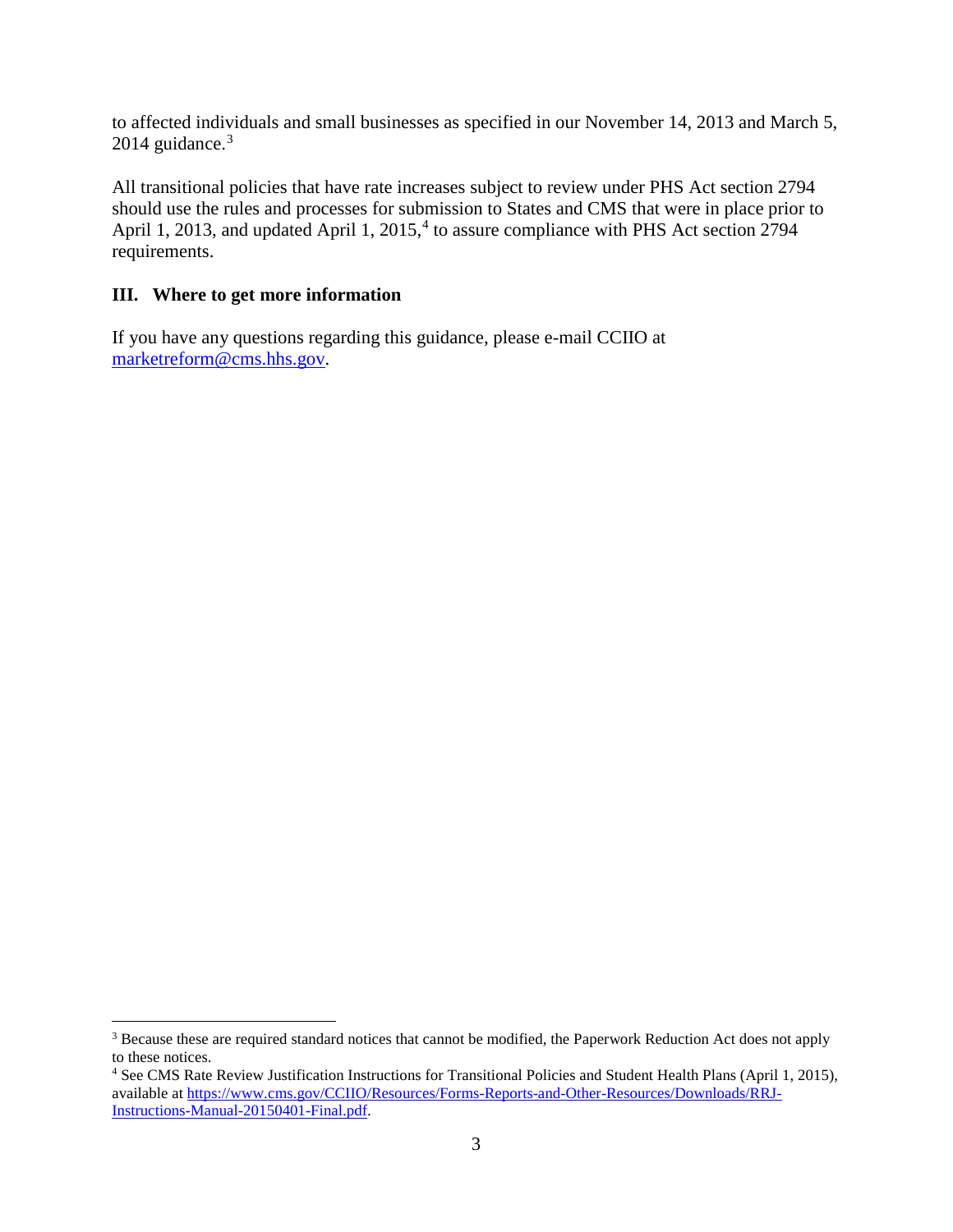## **Attachment 1**

**This notice must be used when a cancellation notice has already been sent and the issuer is providing an option to the policyholder to continue the existing coverage:** 

Dear Policyholder,

We previously notified you that your current policy is being cancelled because it does not meet the minimum standards required by the Affordable Care Act. We are now writing to inform you that, consistent with federal guidance initially announced in November 2013, and extended in March 2014, you may keep this coverage for the upcoming policy year.

## **How Do I Keep My Current Policy?**

To keep your current policy, please contact us.

As you think about your options, there are some things to keep in mind. If you choose to renew your current policy, it may NOT provide all of the protections of the Affordable Care Act. These include one or more of the following new protections of the Public Health Service Act (PHS Act) that were added by the health care law and took effect for coverage beginning in 2014. If you choose to renew your current policy, your coverage:

• May not meet standards for fair health insurance premiums, so you might be charged more based on factors such as gender or a pre-existing medical condition, and it might not comply with rules limiting the ability to charge older people more than younger people (PHS Act section 2701).

• May not meet standards for guaranteed availability, so it might exclude consumers based on factors such as a pre-existing medical condition (PHS Act section 2702).

• May not meet standards for guaranteed renewability (PHS Act section 2703).

• If the coverage is an individual market policy, may not meet standards related to pre-existing medical conditions for adults, so it might exclude coverage for treatment of an adult's preexisting medical condition such as diabetes or cancer (PHS Act section 2704).

• If the coverage is an individual market policy, may not meet standards related to discrimination based on health status (PHS Act section 2705).

• May not meet standards for non-discrimination with respect to health care providers (PHS Act section 2706).

• May not cover essential health benefits or limit annual out-of-pocket spending, so it might not cover benefits such as prescription drugs or maternity care, or might have unlimited cost-sharing (PHS Act section 2707).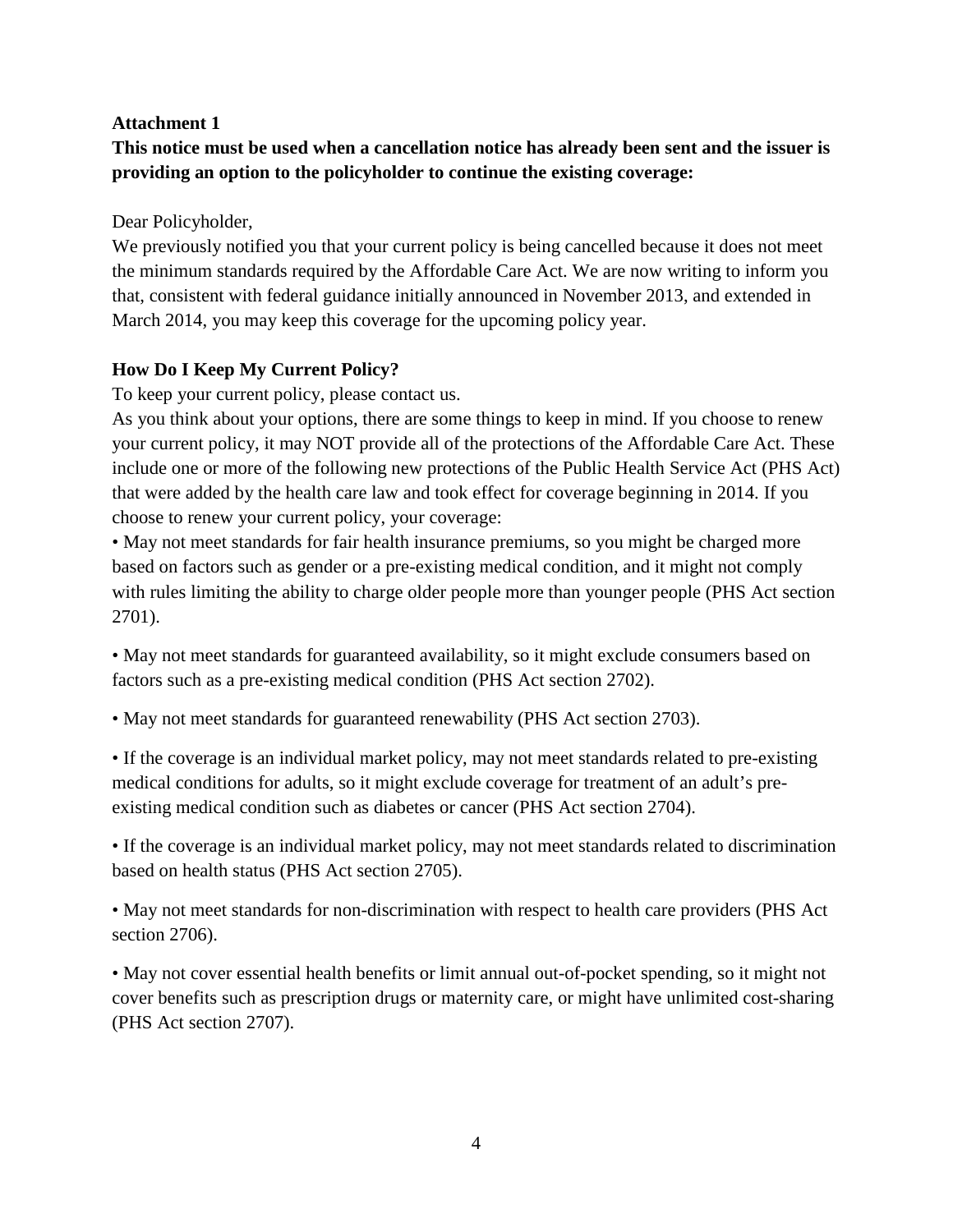• May not meet standards for participation in clinical trials, so you might not have coverage for services related to a clinical trial for a life-threatening or other serious disease (PHS Act section 2709).

### **How Do I Choose A Different Policy?**

You have options for getting quality health insurance. [You may shop in the Health Insurance Marketplace, where all policies meet certain standards to help guarantee health care security, and no one who is qualified to purchase coverage through the Marketplace can be turned away or charged more because of a pre-existing medical condition. The Marketplace allows you to choose a private policy that fits your budget and health care needs. You may qualify for tax credits or other federal financial assistance to help you afford health insurance coverage purchased through the Marketplace.]<sup>[5](#page-4-0)</sup>

[You can also get new health insurance outside the Marketplace.] All new policies guarantee certain protections, such as your ability to buy a policy even if you have a pre-existing medical condition. [However, federal financial assistance is not available outside the Marketplace.] You should review your options as soon as possible, because you may have to buy your coverage within a limited time period.

#### **How Can I Learn More?**

 $\overline{a}$ 

To learn more about the Health Insurance Marketplace and protections under the health care law, visit HealthCare.gov or call 1-800-318-2596 **or TTY: 1-855-889-4325.**  If you have questions, please contact us.

<span id="page-4-0"></span><sup>&</sup>lt;sup>5</sup> The bracket language does not apply to the U.S. territories that do not have a Marketplace.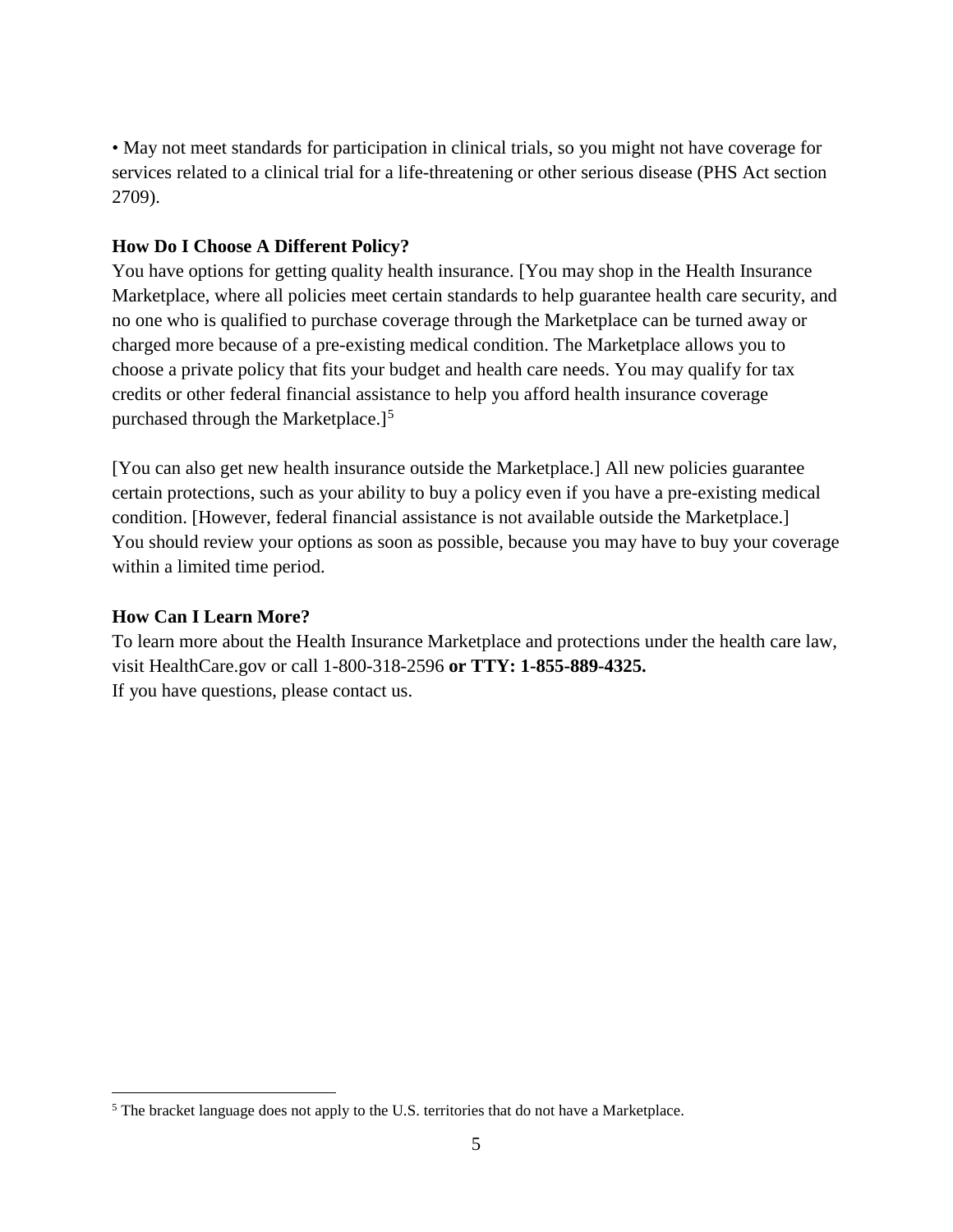## **Attachment 2**

**This notice must be used when a cancellation notice has not yet been sent and the issuer is providing an option to the policyholder to continue the existing coverage:** 

Dear Policyholder,

We are writing to inform you that, consistent with federal guidance initially announced in November 2013 and extended in March 2014, you may keep your existing coverage for the upcoming policy year.

# **How Do I Keep My Current Policy?**

To keep your current policy, please contact us.

As you think about your options, there are some things to keep in mind. If you choose to renew your current policy, it may NOT provide all of the protections of the Affordable Care Act. These include one or more of the following new protections of the Public Health Service Act (PHS Act) that were added by the health care law and took effect for coverage beginning in 2014. If you choose to renew your current policy, your coverage:

• May not meet standards for fair health insurance premiums, so you might be charged more based on factors such as gender or a pre-existing medical condition, and it might not comply with rules limiting the ability to charge older people more than younger people (PHS Act section 2701).

• May not meet standards for guaranteed availability, so it might exclude consumers based on factors such as a pre-existing medical condition (PHS Act section 2702).

• May not meet standards for guaranteed renewability (PHS Act section 2703).

• If the coverage is an individual market policy, may not meet standards related to pre-existing medical conditions for adults, so it might exclude coverage for treatment of an adult's preexisting medical condition such as diabetes or cancer (PHS Act section 2704).

• If the coverage is an individual market policy, may not meet standards related to discrimination based on health status (PHS Act section 2705).

• May not meet standards for non-discrimination with respect to health care providers (PHS Act section 2706).

• May not cover essential health benefits or limit annual out-of-pocket spending, so it might not cover benefits such as prescription drugs or maternity care, or might have unlimited cost sharing (PHS Act section 2707).

• May not meet standards for participation in clinical trials, so you might not have coverage for services related to a clinical trial for a life-threatening or other serious disease (PHS Act section 2709).